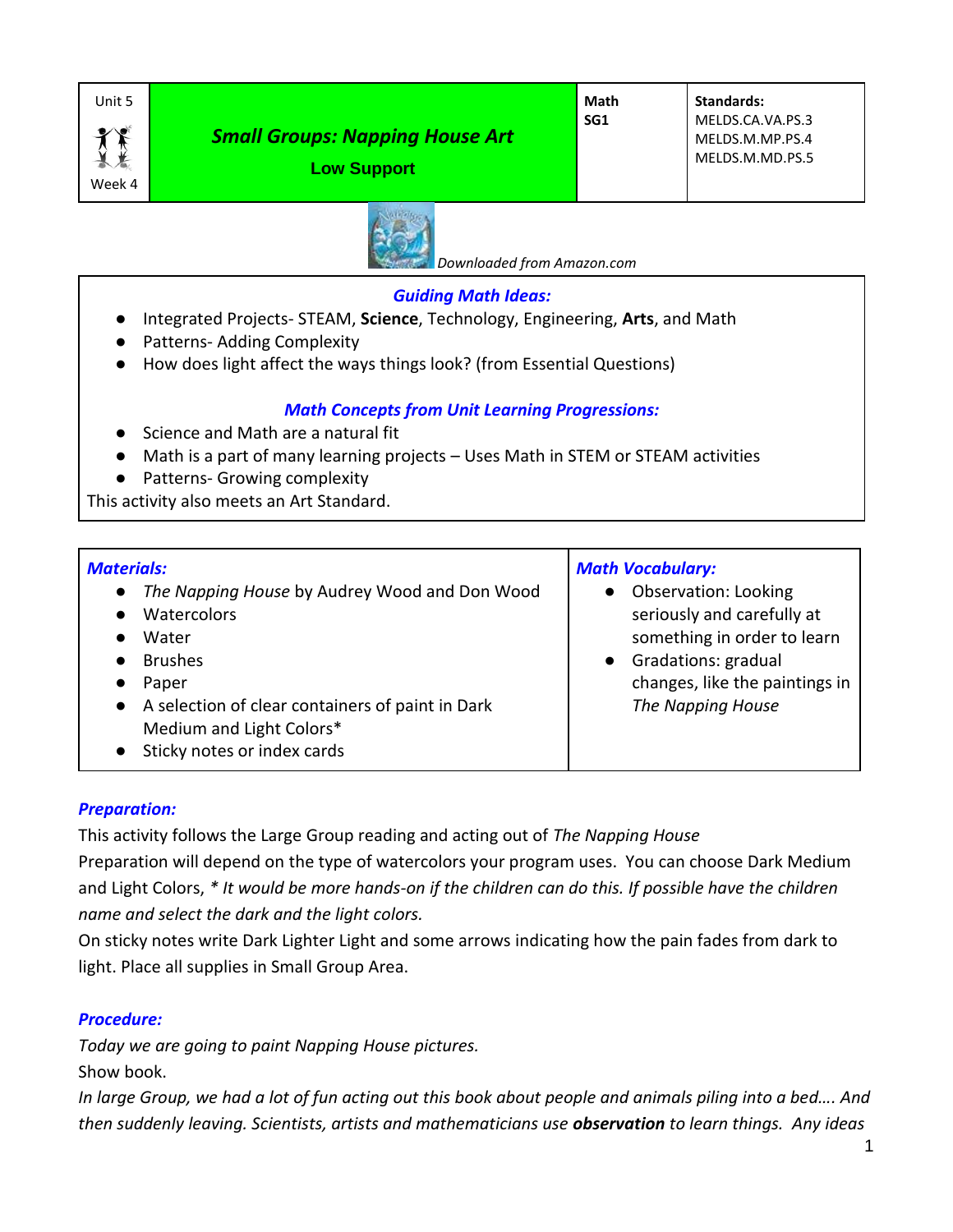*about what I mean by observation? Let's use our power of observation, looking carefully at each page. I'm going to show you the pictures without reading the words.* 

Slowly turn pages without reading the text.

*We are talking about light, shadows and reflections. Do you have any observations about about light, shadows or reflections as I turned the pages of this book?*

*Each page gets lighter and lighter. This is a type of growing pattern—the light increases or gets brighter with each page. In Small Group today we will explore this pattern. A slow change like this in color or light is called gradation. What else do you see?*

Children may have many more comments about things they notice in the book.

*What do you observe about our paints?*

*Yes, some are dark and some are light.*

*Let's try painting Napping House pictures, One idea is to paint pictures that are dark and then get lighter How could we do that?*

Children give ideas.

*One idea is to start on one wide with dark paint and then end up at the other side with light paint*. Write on Sticky Notes and put on or beside paints.

*These words say Dark, Medium and Light.* Children paint. Children can also add water to lighten up darker paints. Demonstrate this if they show interest.

Another option is Buddy painting, using large paper with 2 children working together.

As they paint, talk about things that change from dark to light or from light to dark. Children may have different ideas about what is dark, medium or light. Children may or may not paint in an organized manner- No problem! Wrap up and discuss paintings with children.

## *Strategies to Provoke Math Thinking:*

- Observation: The power of observation is a useful one for young mathematicians and scientists to develop. This low-key activity allows children plenty of time to observe and experience STEAM projects- it includes science, art and math.
- Gradual change: Nature is full of examples of gradual change, and is a good "teacher" for children who may pay more attention (like adults) to sudden or dramatic change. Although there are "right" answers in math, change and flexibility are also important in mathematical thinking.

## *Adaptations for Additional Learning:*

- Set up a color mixing station in the art center and encourage children to mix and label unique colors using the color equations from Unit 4, or creating their own equations.
- Observation station: The classic celery/colored water science experiment is a perfect example of gradual change. Brainstorm with children about adding math to this experiment. Measuring the progress of colored water up the stalk? Adding the same amount of water each day to the glass?

#### *Documentation:*